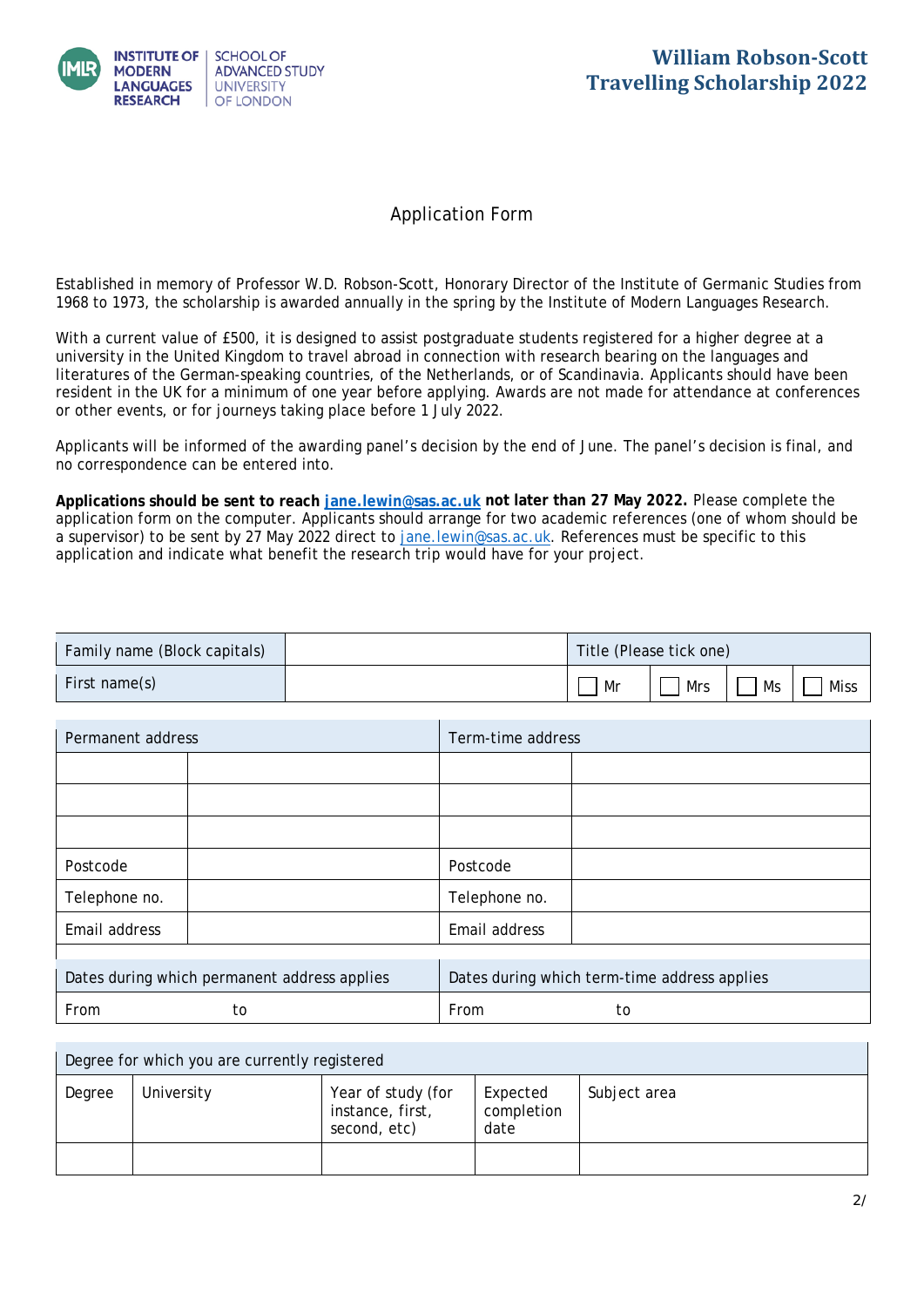| Degrees previously awarded |       |            |      |         |
|----------------------------|-------|------------|------|---------|
| First degree (Please tick  | Class | University | Year | Subject |
| BSc<br>BA<br>Or:           |       |            |      |         |
| Other degrees              |       |            |      |         |
|                            |       |            |      |         |
|                            |       |            |      |         |
|                            |       |            |      |         |

| Title of thesis/dissertation (current registration) |  |          |  |
|-----------------------------------------------------|--|----------|--|
|                                                     |  |          |  |
|                                                     |  |          |  |
|                                                     |  |          |  |
| Thesis/dissertation supervisors                     |  | <u>.</u> |  |